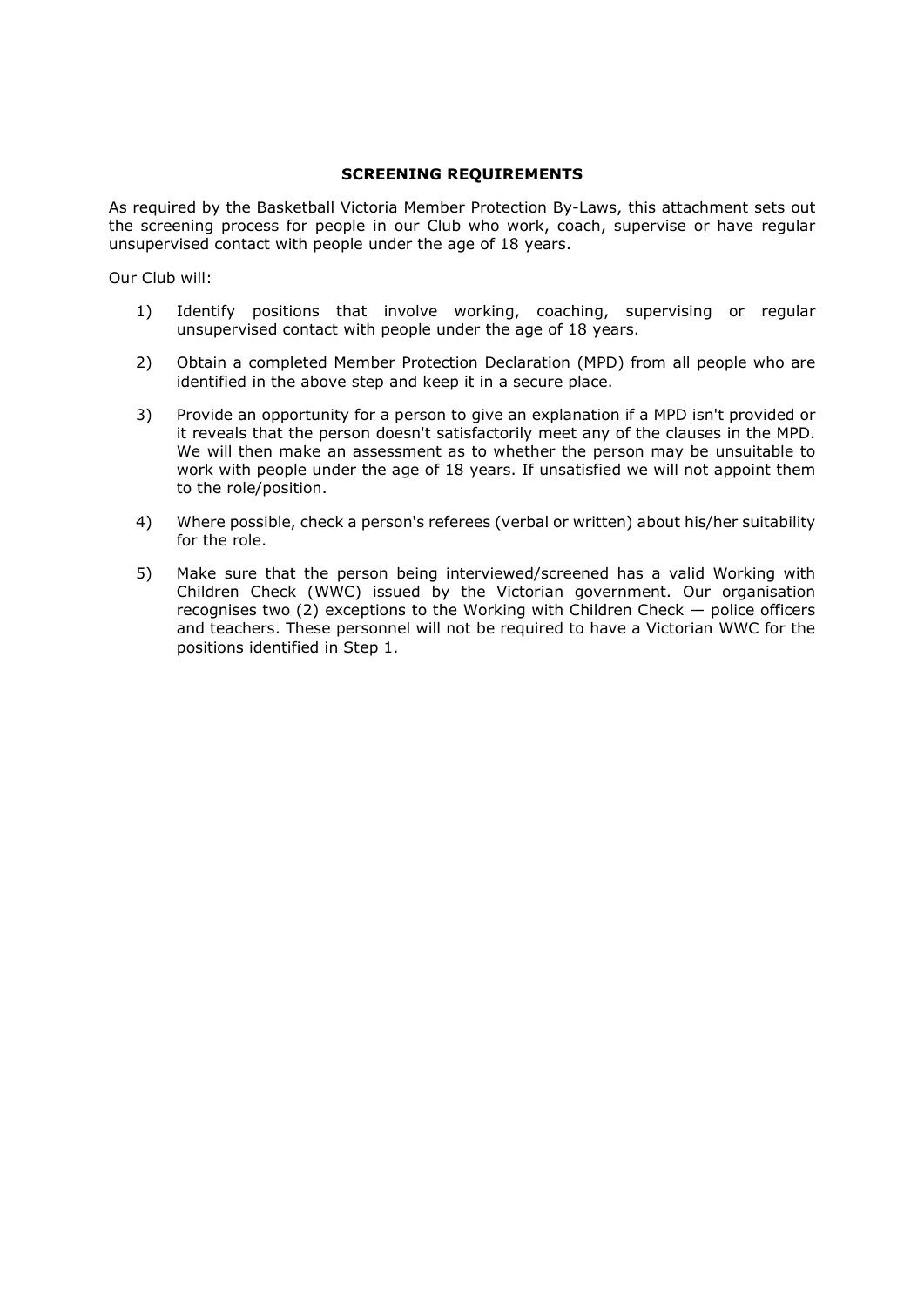# PROMOTING GOOD PRACTICE

This attachment will help you identify what is meant by good practice and poor practice.

## Good Practice

All personnel should adhere to the following principles and actions:

- always work in an open environment (e.g. avoiding private or unobserved situations and encouraging open communication with no secrets)
- make the experience of basketball fun and enjoyable: promote fairness, confront and deal with bullying
- treat all children, including Aboriginal children, children from culturally and/or linguistically diverse backgrounds and children with a disability equally and with respect and dignity
- always put the welfare of the child first, before winning
- maintain a safe and appropriate distance with players (e.g. it is not appropriate for staff or volunteers to have an intimate relationship with a child or to share a room with them)
- avoid unnecessary physical contact with children. Where any form of manual/physical support is required it should be provided openly and with the consent of the child. Physical contact can be appropriate so long as it is neither intrusive nor disturbing and the child's consent has been given
- involve parents/carers wherever possible, e.g. where children need to be supervised in changing rooms, encourage parents to take responsibility for their own child. If groups have to be supervised in changing rooms always ensure parents, coaches, etc. work in pairs
- request written parental consent if Club officials are required to transport children in their cars
- gain written parental consent for any significant travel arrangements e.g. overnight stays
- ensure that if mixed teams are taken away, they should always be accompanied by a male and female member of staff
- ensure that at away events adults should not enter a child's room or invite young people to their rooms
- be an excellent role model; this includes not smoking or drinking alcohol in the company of children
- always give enthusiastic and constructive feedback rather than negative criticism
- recognising the developmental needs and capacity of the children and do not risk sacrificing welfare in a desire for Club or personal achievements. This means avoiding excessive training or competition and not pushing them against their will
- secure written parental consent for the Club to act in loco parentis, to give permission for the administration of emergency first aid or other medical treatment if the need arises
- keep a written record of any injury that occurs, along with details of any treatment given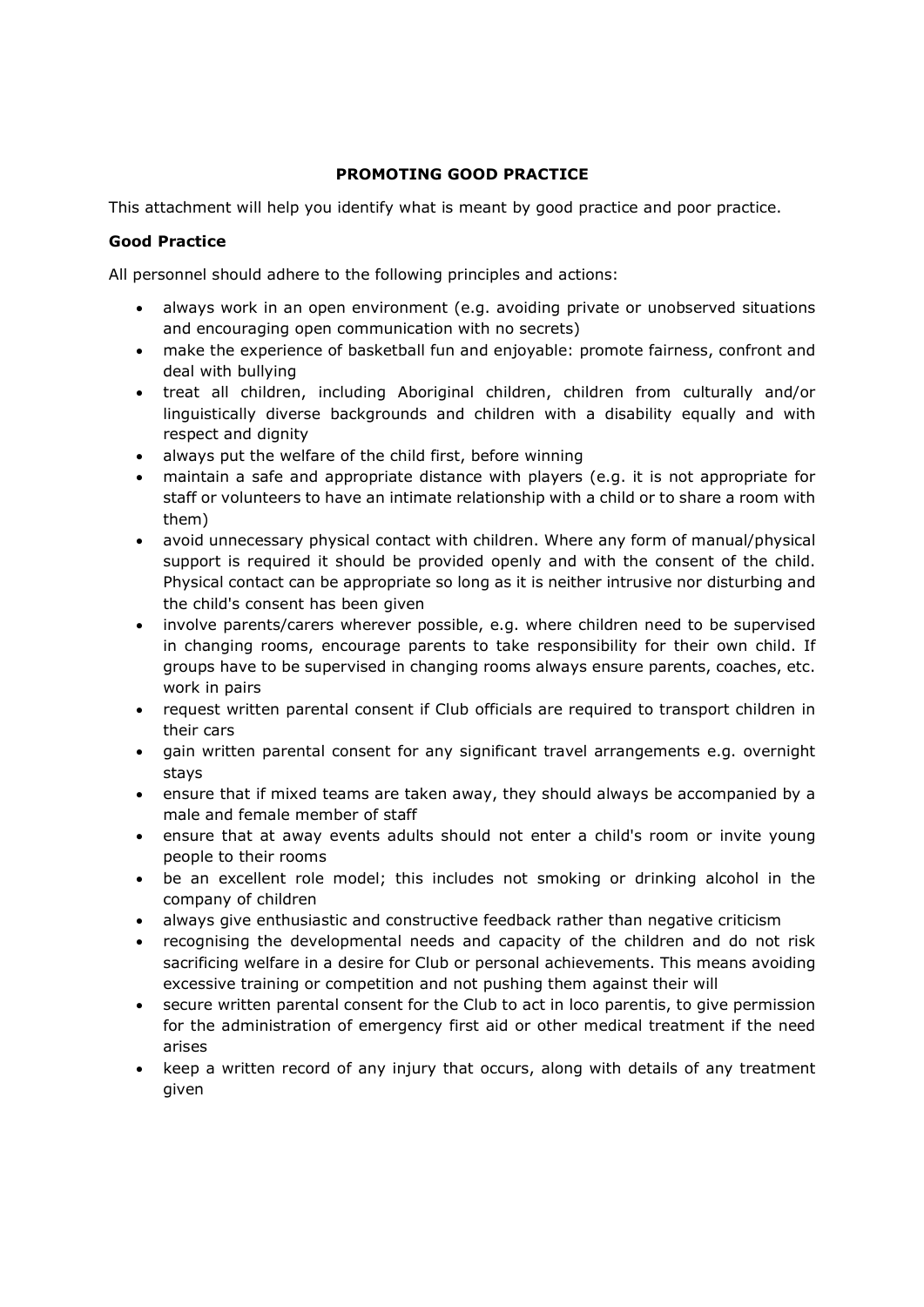## Poor Practice

The following are regarded as poor practice and should be avoided by all personnel:

- unnecessarily spending excessive amounts of time alone with children away from others
- taking children alone in a car on journeys, however short
- taking children to your home where they will be alone with you
- sharing a room with a child
- engaging in rough, physical or sexually provocative games, including horseplay
- allowing or engaging in inappropriate touching of any form
- engaging with children on social media platforms
- taking unauthorised photographs of children (please read the attached document on precautions to be taken while photographing/filming children)
- allowing children to use inappropriate language unchallenged
- making sexually suggestive comments to a child, even in fun
- reducing a child to tears as a form of control
- allowing allegations made by a child to go unchallenged, unrecorded or not acted upon
- doing things of a personal nature that the children can do for themselves.

When a case arises where it is impractical/impossible to avoid certain situation e.g. transporting a child in your car, the tasks should only be carried out with the full understanding and consent of the parent/care and the child involved.

If during your care you accidentally hurt a child, the child seems distressed in any manner, appears to be sexually aroused by your actions and/or if the child misunderstands or misinterprets something you have done, report any such incidents as soon as possible to another colleague and make a written note of it. Parents should also be informed of the incident.

## PROCEDURES FOR RESPONDING TO SUSPICONS AND ALLEGATIONS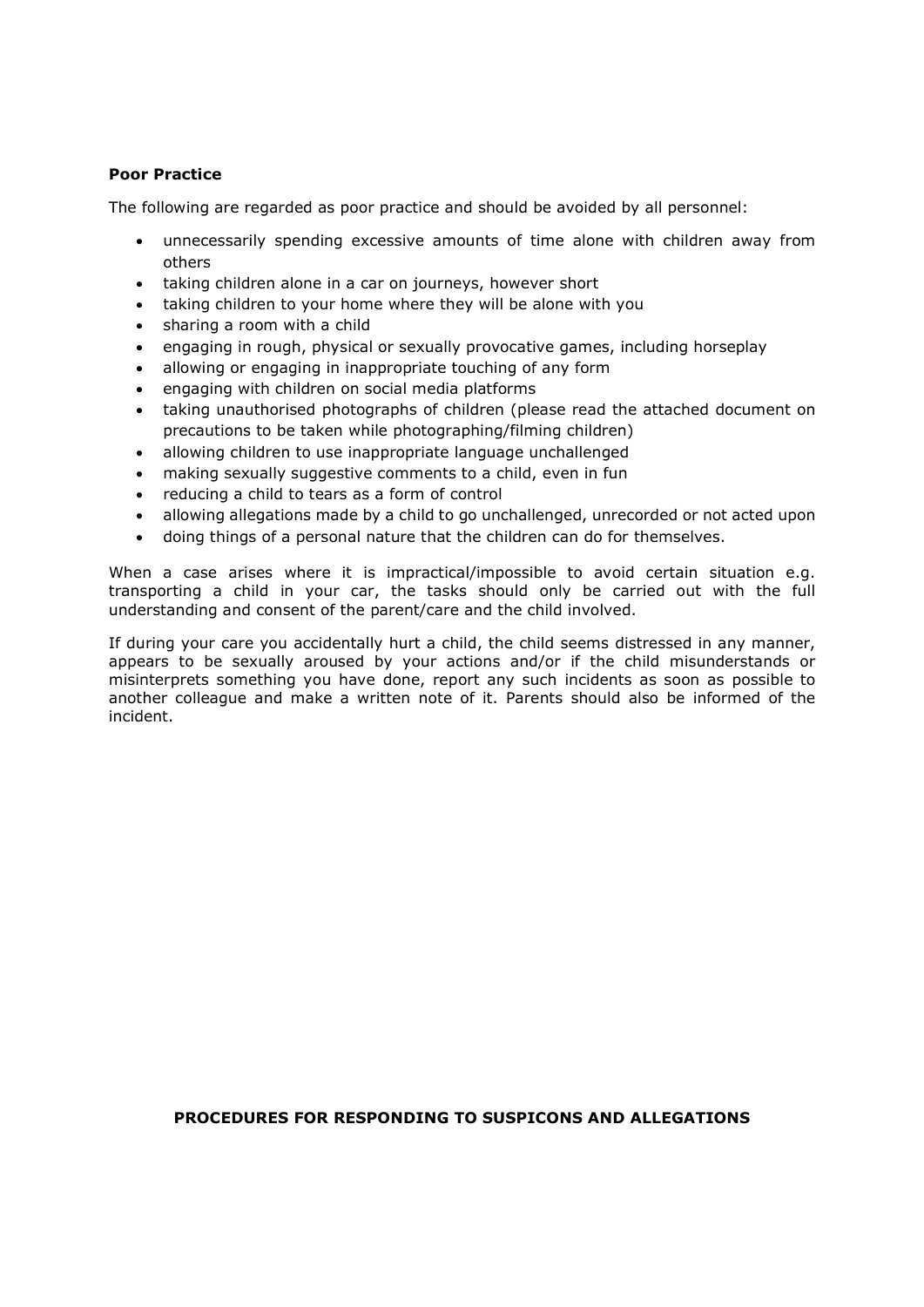It is not the responsibility of anyone working for our Club in a paid or unpaid capacity to decide whether or not child abuse has taken place. However, there is a responsibility to act on any concerns through contact with the appropriate authorities so that they can then make inquiries and take necessary action to protect the child. This applies BOTH to allegations/suspicions of abuse occurring within our Club's activities and to allegations/suspicions that abuse is taking place elsewhere.

This attachment explains how to respond to allegations/suspicions.

NOTE: Please also read the Victoria State Government's Education and Training website  $\leq$ http://www.education.vic.gov.au/school/principals/spag/safety/Pages/childprotection.aspx> for further information on child protection reporting obligations. This website will provide you with information on the concerned authorities to be contacted when child abuse has taken place and the procedures to be followed for making a report of child abuse to the concerned authorities.

#### Receiving Evidence of Possible Abuse

We may become aware of possible abuse in various ways. We may see it happening, we may suspect it happening because of signs such as those listed above or it may be reported to us by someone else or directly by the child affected.

In the last of these cases, it is particularly important to respond appropriately. If a child says or indicates that he/she is being abused, you should:

- stay calm so as not to frighten the young person.
- reassure the child that he/she is not to blame and that it was right to tell.
- listen to the child, showing that you are taking him/her seriously.
- **keep questions to a minimum** so that there is a clear and accurate understanding of what has been said. The law is very strict and child abuse cases have been dismissed where it is felt that the child has been led or words and ideas have been suggested during questioning. Only ask questions to clarify.
- inform the child that you have to inform other people about what he/she has told you. Tell the child this is to help stop the abuse from continuing.
- safety of the child is paramount. If the child needs urgent medical attention call an ambulance, inform the doctors of the concern and ensure they are made aware that this is a child protection issue.
- record all information.
- report the incident to the Club's welfare officer.

#### Recording Information

To ensure that information is as helpful as possible, a detailed record should always be made at the time of the disclosure/concern. In recording you should confine yourself to the facts and distinguish what is your personal knowledge and what others have told you. Do not include your own opinions.

Information should include the following:

- the child's name, age and date of birth
- the child's home address and telephone number
- whether or not the person making the report is expressing his/her concern or someone else's
- the nature of the allegation, including dates, times and any other relevant information
- a description of any visible bruising or injury, location, size etc. Also any indirect signs, such as behavioural changes
- details of witnesses to the incident
- the child's account, if it can be given, of what has happened and how any bruising/injuries occurred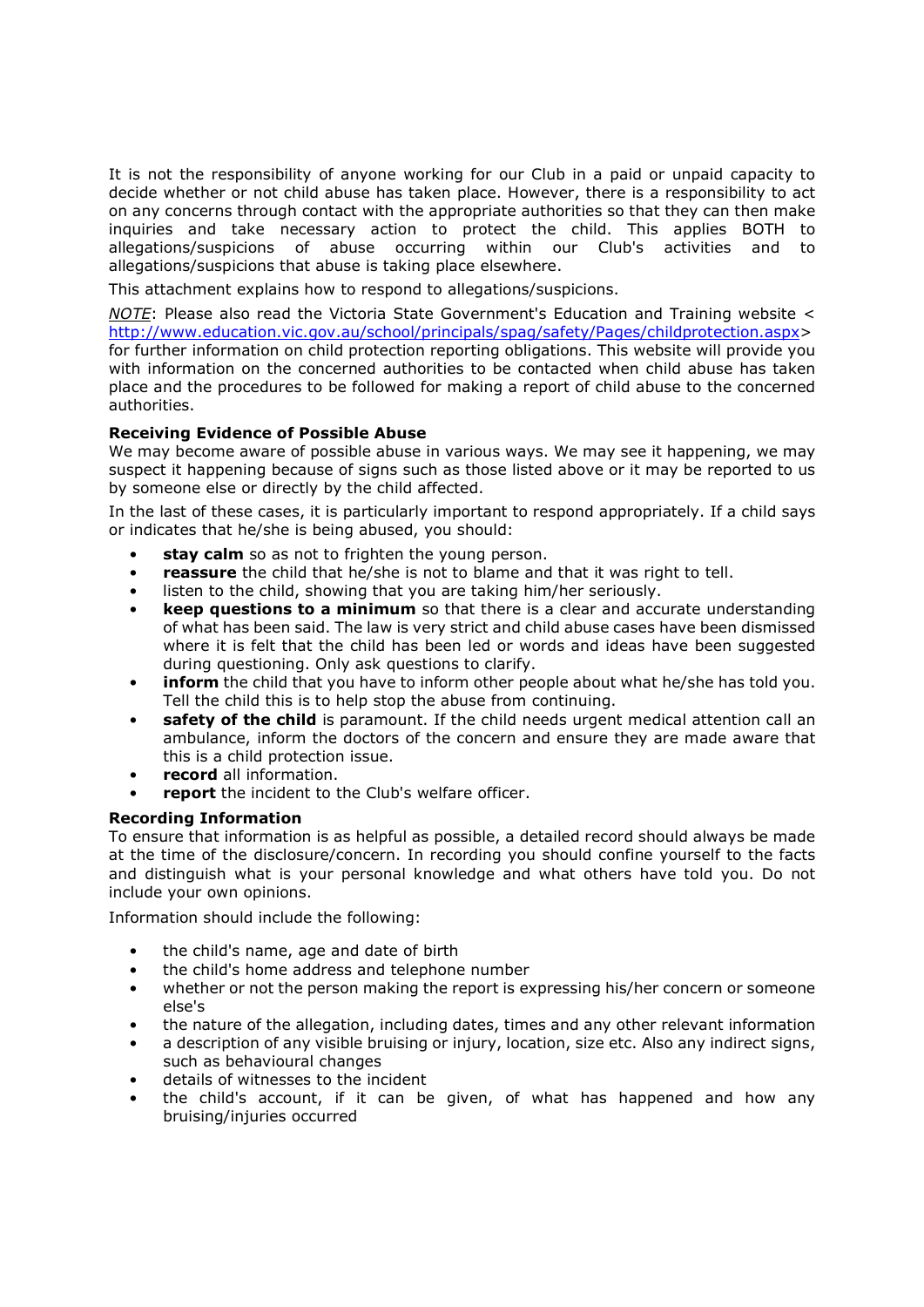- have the parents been contacted? If so what has been said?
- has anyone else been consulted? If so record details
- has anyone been alleged to be the abuser? Record details.

## Reporting a Concern

All suspicions and allegations MUST be reported appropriately. It is recognised that strong emotions can be aroused particularly in cases where sexual abuse is suspected or where there is misplaced loyalty to a colleague. It is important to understand these feelings but not allow them to interfere with your judgement about any action to take.

Little Crete Basketball Club expects its members to discuss any concerns they may have about the welfare of a child IMMEDIATELY with the person in charge and subsequently to check that appropriate action has been taken.

If the nominated Club welfare officer is not available you should take responsibility and seek advice from the duty officer at your local social services department or the police. Telephone numbers can be found in your local directory.

Where there is a complaint against a volunteer, there may be three types of investigation.

- **Criminal** in which case the police are immediately involved
- **Child Protection** in which case the social services (and possibly) the police will be involved
- **Disciplinary or Misconduct** in which case Basketball Victoria will be involved

As mentioned previously in this document, Little Crete Basketball Club's volunteers are not child protection experts and it is not their responsibility to determine whether or not abuse has taken place. All suspicions and allegations must be shared with professional agencies that are responsible for child protection.

Social services have a legal responsibility under The Children Act 1989 to investigate all child protection referrals by talking to the child and family (where appropriate), gathering information from other people who know the child and making inquiries jointly with the police.

## NB: If there is any doubt, you must report the incident: it may be just one of a series of other incidences which together cause concern

Any suspicion that a child has been abused by a volunteer should be reported to Little Crete Basketball Club who will take appropriate steps to ensure the safety of the child in question and any other child who may be at risk. This will include the following:

- we will refer the matter to social services department
- the parent/carer of the child will be contacted as soon as possible following advice from the social services department
- the President of our organisation will be notified to decide who will deal with any media inquiries and implement any immediate disciplinary proceedings
- if the Club welfare officer is the subject of the suspicion/allegation, the report will be made to the club President who will refer the matter to social services

Allegations of abuse are sometimes made sometime after the event. Where such an allegation is made, you should follow the same procedures and have the matter reported to social services. This is because other children in the sport or outside it may be at risk from the alleged abuser. Anyone who has a previous conviction for offences related to abuse against children is automatically excluded from working with children.

# Concerns Outside the Immediate Sporting Environment (e.g. parent or carer)

Report your concerns to the welfare officer.